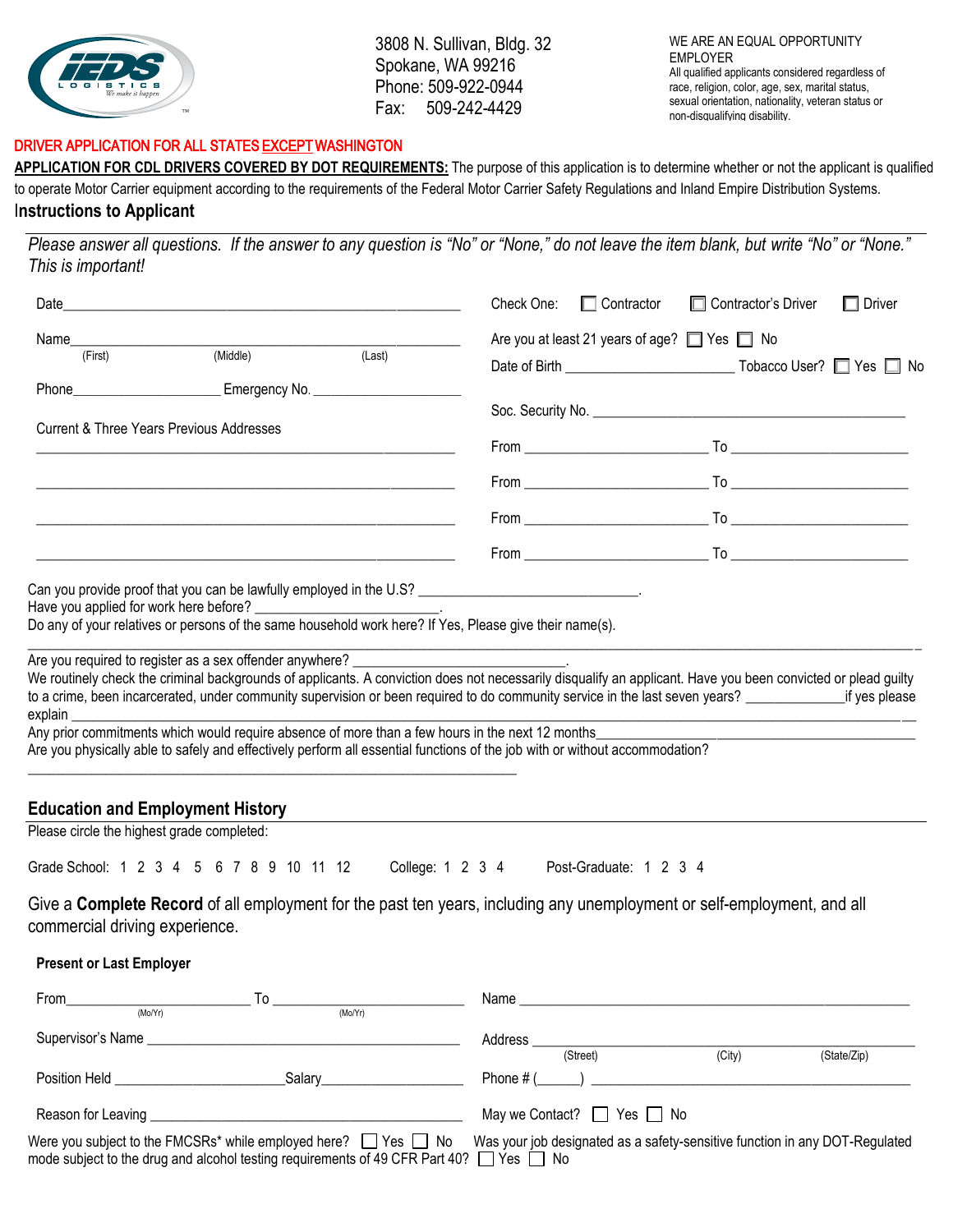# **Next Previous Employer**

| From<br>(Mo/Yr)               | <b>Example 19</b> To the To<br>(Mo/Yr)                                                                                                                                         | Name                                                                                                                                                  |                     |             |
|-------------------------------|--------------------------------------------------------------------------------------------------------------------------------------------------------------------------------|-------------------------------------------------------------------------------------------------------------------------------------------------------|---------------------|-------------|
|                               |                                                                                                                                                                                | Address <sub>____</sub>                                                                                                                               |                     |             |
|                               |                                                                                                                                                                                | (Street)                                                                                                                                              | (City)              | (State/Zip) |
|                               |                                                                                                                                                                                |                                                                                                                                                       |                     |             |
|                               |                                                                                                                                                                                |                                                                                                                                                       |                     |             |
|                               | mode subject to the drug and alcohol testing requirements of 49 CFR Part 40? □ Yes □ No                                                                                        | Were you subject to the FMCSRs* while employed here?<br>Yes  Someon No Was your job designated as a safety-sensitive function in any DOT-Regulated    |                     |             |
| <b>Next Previous Employer</b> |                                                                                                                                                                                |                                                                                                                                                       |                     |             |
| From                          | $\frac{1}{\sqrt{10}}$ To $\frac{1}{\sqrt{100(r_1)}}$                                                                                                                           |                                                                                                                                                       |                     |             |
|                               |                                                                                                                                                                                |                                                                                                                                                       |                     |             |
|                               |                                                                                                                                                                                | (Street)                                                                                                                                              | (City)              | (State/Zip) |
|                               |                                                                                                                                                                                |                                                                                                                                                       |                     |             |
|                               | mode subject to the drug and alcohol testing requirements of 49 CFR Part 40? $\Box$ Yes $\Box$ No                                                                              | Were you subject to the FMCSRs* while employed here? $\Box$ Yes $\Box$ No Was your job designated as a safety-sensitive function in any DOT-Regulated |                     |             |
| <b>Next Previous Employer</b> |                                                                                                                                                                                |                                                                                                                                                       |                     |             |
| From                          | $\frac{1}{\frac{1}{\frac{1}{100}(M_0)} \frac{1}{100}}$                                                                                                                         |                                                                                                                                                       |                     |             |
|                               |                                                                                                                                                                                | Address (Street) (City)                                                                                                                               |                     |             |
|                               |                                                                                                                                                                                |                                                                                                                                                       |                     | (State/Zip) |
|                               |                                                                                                                                                                                | May we Contact?   Yes No                                                                                                                              |                     |             |
|                               | Were you subject to the FMCSRs* while employed here? $\Box$ Yes $\Box$ No<br>mode subject to the drug and alcohol testing requirements of 49 CFR Part 40? $\Box$ Yes $\Box$ No | Was your job designated as a safety-sensitive function in any DOT-Regulated                                                                           |                     |             |
| <b>Next Previous Employer</b> |                                                                                                                                                                                |                                                                                                                                                       |                     |             |
| From<br>(Mo/Yr)               | $\overline{r}$ To $\overline{r}$ (Mo/Yr)                                                                                                                                       |                                                                                                                                                       |                     |             |
|                               |                                                                                                                                                                                | Address _____<br>(Street) (C                                                                                                                          | (City)              | (State/Zip) |
|                               |                                                                                                                                                                                |                                                                                                                                                       |                     |             |
|                               |                                                                                                                                                                                | May we Contact? $\Box$ Yes $\Box$ No                                                                                                                  |                     |             |
|                               | Were you subject to the FMCSRs* while employed here? $\Box$ Yes $\Box$ No<br>mode subject to the drug and alcohol testing requirements of 49 CFR Part 40? $\Box$ Yes $\Box$ No | Was your job designated as a safety-sensitive function in any DOT-Regulated                                                                           |                     |             |
| <b>Next Previous Employer</b> |                                                                                                                                                                                |                                                                                                                                                       |                     |             |
| From                          | $\overbrace{\hspace{2.5cm}}^{\text{[Mo/Yr]}}$ $\overbrace{\hspace{2.5cm}}^{\text{[Mo/Yr]}}$ $\overbrace{\hspace{2.5cm}}^{\text{[Mo/Yr]}}$                                      |                                                                                                                                                       |                     |             |
|                               |                                                                                                                                                                                |                                                                                                                                                       |                     |             |
|                               |                                                                                                                                                                                | Address (Street)                                                                                                                                      | $\overline{(City)}$ | (State/Zip) |
|                               |                                                                                                                                                                                |                                                                                                                                                       |                     |             |
|                               |                                                                                                                                                                                | May we Contact? $\Box$ Yes $\Box$ No                                                                                                                  |                     |             |
|                               | Were you subject to the FMCSRs* while employed here? $\Box$ Yes $\Box$ No<br>mode subject to the drug and alcohol testing requirements of 49 CFR Part 40? □ Yes □ No           | Was your job designated as a safety-sensitive function in any DOT-Regulated                                                                           |                     |             |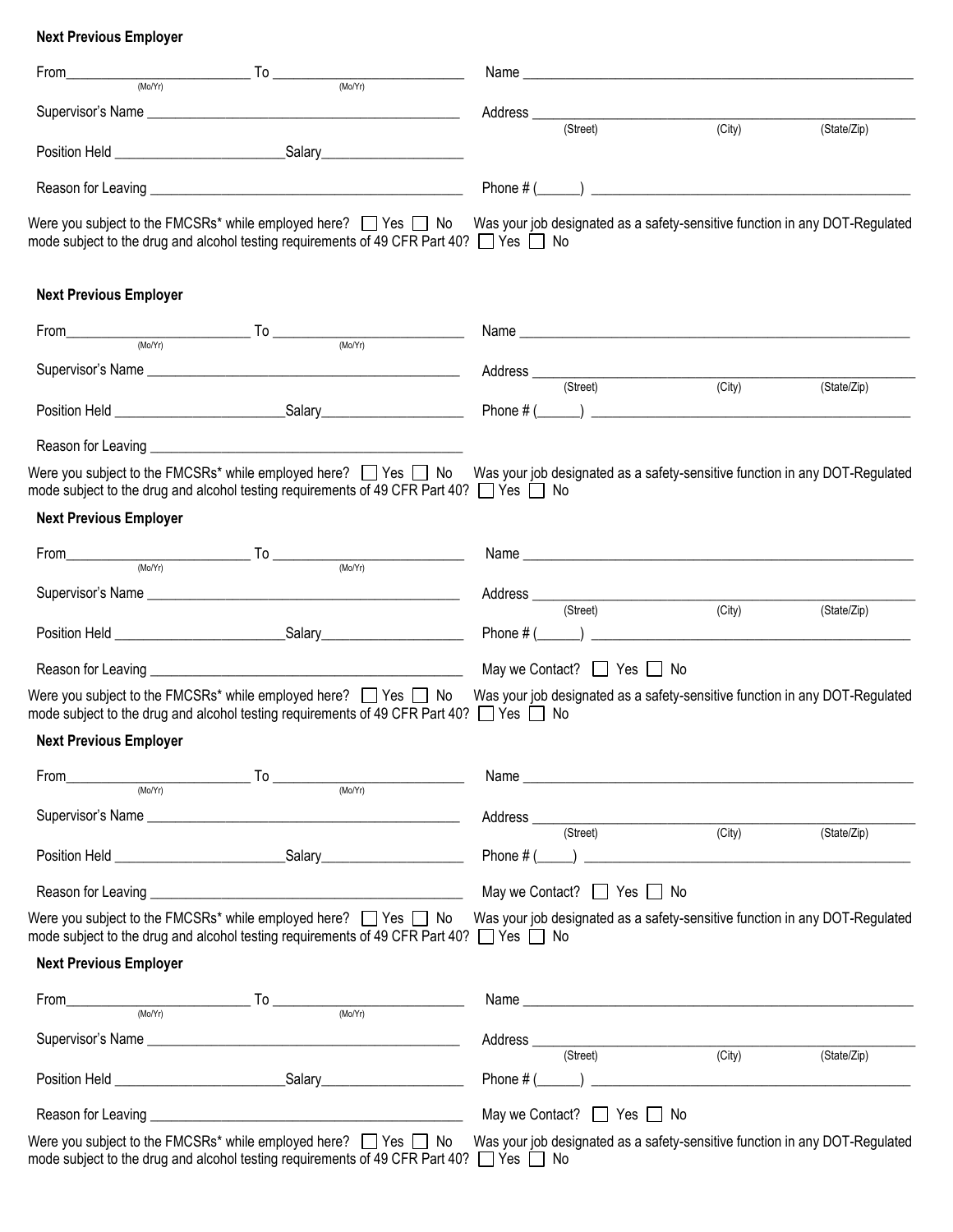#### **Next Previous Employer**

|                               | $From \n\n(Mo/Yr) \n\n(Mo/Yr) \n\n(Mo/Yr)$                                                                                                                                                                                           |                                                                                                                                                       |                     |             |
|-------------------------------|--------------------------------------------------------------------------------------------------------------------------------------------------------------------------------------------------------------------------------------|-------------------------------------------------------------------------------------------------------------------------------------------------------|---------------------|-------------|
|                               |                                                                                                                                                                                                                                      |                                                                                                                                                       |                     |             |
|                               |                                                                                                                                                                                                                                      | Address (Street) (City)                                                                                                                               |                     |             |
|                               |                                                                                                                                                                                                                                      |                                                                                                                                                       |                     | (State/Zip) |
|                               |                                                                                                                                                                                                                                      |                                                                                                                                                       |                     |             |
|                               |                                                                                                                                                                                                                                      | May we Contact? $\Box$ Yes $\Box$ No                                                                                                                  |                     |             |
|                               | mode subject to the drug and alcohol testing requirements of 49 CFR Part 40? $\Box$ Yes $\Box$ No                                                                                                                                    | Were you subject to the FMCSRs* while employed here? $\Box$ Yes $\Box$ No Was your job designated as a safety-sensitive function in any DOT-Regulated |                     |             |
| <b>Next Previous Employer</b> |                                                                                                                                                                                                                                      |                                                                                                                                                       |                     |             |
|                               |                                                                                                                                                                                                                                      |                                                                                                                                                       |                     |             |
|                               | $From $ To $_{(MoYt)}$ To $_{(MoYt)}$                                                                                                                                                                                                |                                                                                                                                                       |                     |             |
|                               |                                                                                                                                                                                                                                      |                                                                                                                                                       |                     |             |
|                               |                                                                                                                                                                                                                                      | (Street)                                                                                                                                              | $\overline{(City)}$ | (State/Zip) |
|                               | Position Held <b>Contract Contract Contract Contract Contract Contract Contract Contract Contract Contract Contract Contract Contract Contract Contract Contract Contract Contract Contract Contract Contract Contract Contract </b> | Phone # $($ $)$ $)$ $)$ $)$ $)$ $)$ $)$ $)$ $)$ $)$ $)$ $)$ $)$ $)$ $)$ $)$ $)$ $)$ $)$ $)$ $)$ $)$ $)$ $)$ $)$ $)$ $)$ $)$ $)$                       |                     |             |
|                               |                                                                                                                                                                                                                                      | May we Contact? $\Box$ Yes $\Box$ No                                                                                                                  |                     |             |
|                               | Were you subject to the FMCSRs* while employed here? $\Box$ Yes $\Box$ No<br>mode subject to the drug and alcohol testing requirements of 49 CFR Part 40? $\Box$ Yes $\Box$ No                                                       | Was your job designated as a safety-sensitive function in any DOT-Regulated                                                                           |                     |             |

## **Driving Experience**

| <b>Class of Equipment</b>       | <b>Dates</b> |    | <b>Approximate Number of Miles</b> |
|---------------------------------|--------------|----|------------------------------------|
|                                 | <b>From</b>  | ١o | (Total)                            |
| Straight truck                  |              |    |                                    |
| <b>Tractor and Semi-trailer</b> |              |    |                                    |
| Tractor-two trailers            |              |    |                                    |
| Other                           |              |    |                                    |

 $\Box \Box \Box \Box \Box \Box \Box$  . The set of the set of the set of the set of the set of the set of the set of the set of the set of the set of the set of the set of the set of the set of the set of the set of the set of the set of the

List states operated in for the last five years\_\_\_\_\_\_\_\_\_\_\_\_\_\_\_\_\_\_\_\_\_\_\_\_\_\_\_\_\_\_\_\_\_\_\_\_\_\_\_\_\_\_\_\_\_\_\_\_\_\_\_\_\_\_\_\_\_\_\_\_\_\_\_\_\_\_\_\_\_\_\_\_\_\_\_\_\_\_\_\_\_\_\_\_\_\_\_\_\_\_

List special courses/training completed (PTD/DDC, Haz Mat, etc.) \_\_\_\_\_\_\_\_\_\_\_\_\_\_\_\_\_\_\_\_\_\_\_\_\_\_\_\_\_\_\_\_\_\_\_\_\_\_\_\_\_\_\_\_\_\_\_\_\_\_\_\_\_\_\_\_\_\_\_\_\_\_\_\_\_\_\_\_\_\_\_\_\_

What Safe Driving Awards do you hold and from whom? \_\_\_\_\_\_\_\_\_\_\_\_\_\_\_\_\_\_\_\_\_\_\_\_\_\_\_\_\_\_\_\_\_\_\_\_\_\_\_\_\_\_\_\_\_\_\_\_\_\_\_\_\_\_\_\_\_\_\_\_\_\_\_\_\_\_\_\_\_\_\_\_\_\_\_\_\_\_\_

# **Accident Record for past three years** *(attach sheet if more space is needed)*

| <b>Dates</b> | <b>Nature of Accident</b><br>(Head on, rear end, upset, etc.) | # of Fatalities | # of People Injured |
|--------------|---------------------------------------------------------------|-----------------|---------------------|
|              |                                                               |                 |                     |
|              |                                                               |                 |                     |
|              |                                                               |                 |                     |

## **Traffic Convictions for Forfeitures for the last three years** *(other than parking violations)*

| Location | Date | Charge | <b>Penalty</b> |
|----------|------|--------|----------------|
|          |      |        |                |
|          |      |        |                |
|          |      |        |                |

**Driver's License** *(list each driver's license held in the past three years)*